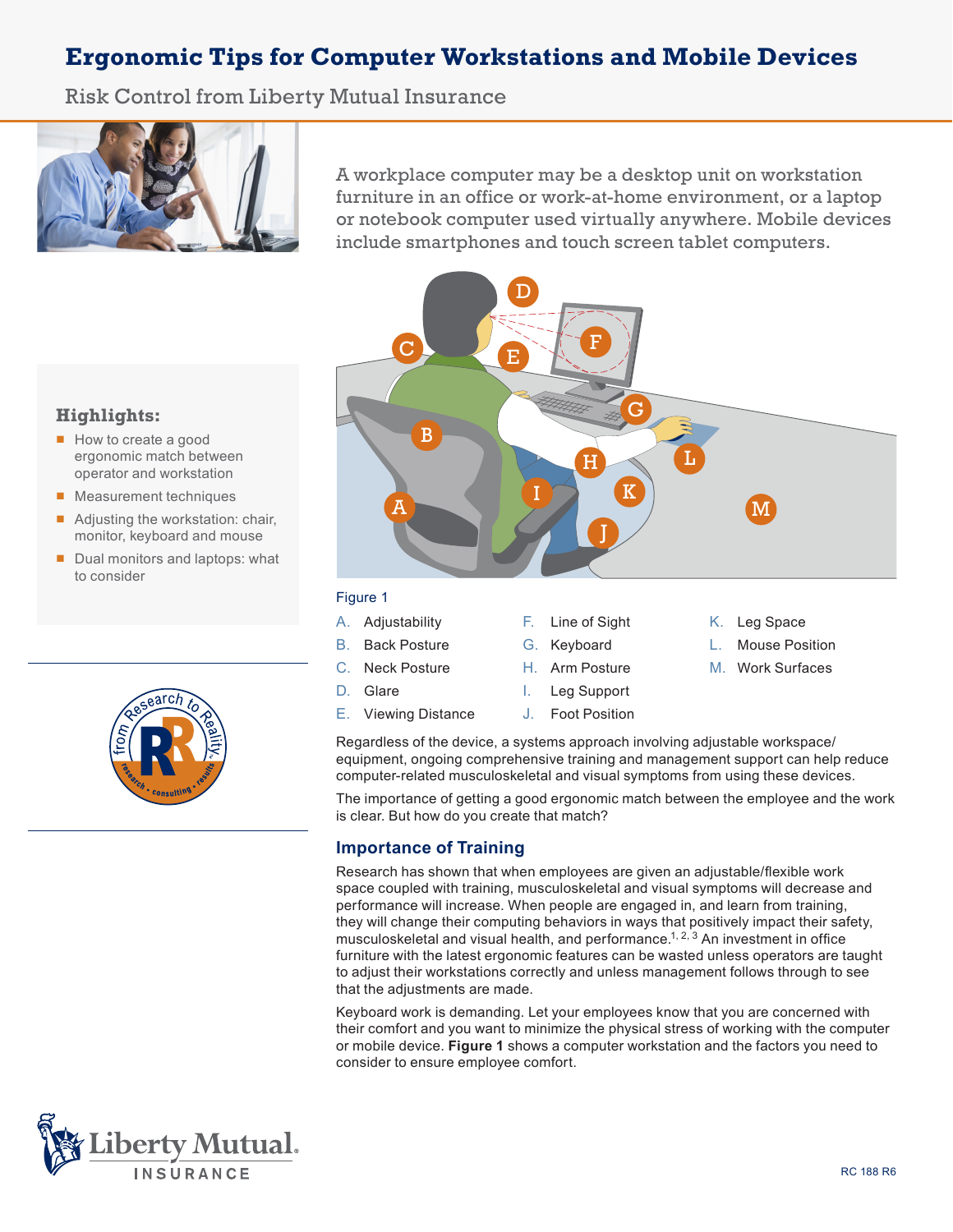

Figure 2



Figure 3

### **Computer Workstation Adjustments**

Two methods are common for performing computer workstation assessments: observational techniques that estimate the correct height through knowledge of "neutral" posture, and direct measurement techniques.4 For details on observational techniques see Liberty Mutual Insurance Reference Notes Visual Display Terminals, RC 186; *Visual Display Terminal Individual Workstation Assessment*, RC 5188; and *Visual Display Terminal—Individual Workstation Assessment Solutions Guide*, RC 5189.

### **Direct Measurement Techniques5**

Measure each operator individually to determine the appropriate height adjustments for their workstation. Seat the operator on a table or desk, as shown in **Figure 2**, so that the edge of the tabletop just touches the back of the knees.

#### Operator Measurements

**A = Knee Height:** Measure the person from the crease behind their knee to the bottom of the heel. Make sure the person is wearing the type of shoes normally worn on the job.

**B = Elbow Height:** Measure the person from a fixed surface (i.e., tabletop) to the tip of their elbow. The person should be relaxed but sitting up straight. This measurement is easier if the person holds the upper arm against the body and reaches the hand toward the neck.

**C = Eye Height:** Measure the person from a fixed surface (i.e., tabletop) to the eyes. Again, the person should be relaxed but sitting up straight.

### **Adjust the Chair Height**

Once you have measured knee height (A), elbow height (B) and eye height (C), set the height of the chair front at knee height (A) initially. The seat pan may drop an inch or two when the operator sits down. If this is the case, raise the seat pan to offset the height change.

It is important the employee be trained on every chair adjustment feature. Some adjustment features may be optional, such as the seat pan adjustment.

Manufacturers may offer small, medium or large chairs to allow for longer legs. Make sure the employee has been fitted with the right chair.

If the seat is too high and cannot be lowered to the appropriate level, get a footrest and adjust the seat so that the vertical distance between the footrest and the front edge of the seat is equal to knee height (A).

If the seat pan has a tilt mechanism, the operator should tilt the seat to the most comfortable angle for work. In jobs that require a lot of data entry, such as word processing, some operators prefer a forward-tilted seat. For less-intensive keyboard work, many operators prefer a backward-tilted seat. Tilting the seat pan usually changes the height of the seat, so readjust the front edge of the chair to knee height (A). For more information on recommended seated postures see *Visual Display Terminals*, RC 186.

### **Position the Keyboard and Mouse**

The center (or home) row of the keyboard should be adjusted to a height equal to knee height plus elbow height (A + B) above the floor, as shown in **Figure 3**. If a footrest is necessary, its height should also be added. The intent is to place the center row level with the tip of the elbow, thus keeping the forearms in a horizontal position.

If the keyboard height is not adjustable, raise or lower the chair height so that the difference in height between the chair seat and the keyboard is equal to elbow height (B). Provide footrests if needed.

If the keyboard is thin (1 to 1.5 inches), place it about 2 inches back from the edge of the table. If the operator is using a thicker keyboard, provide a padded palm rest.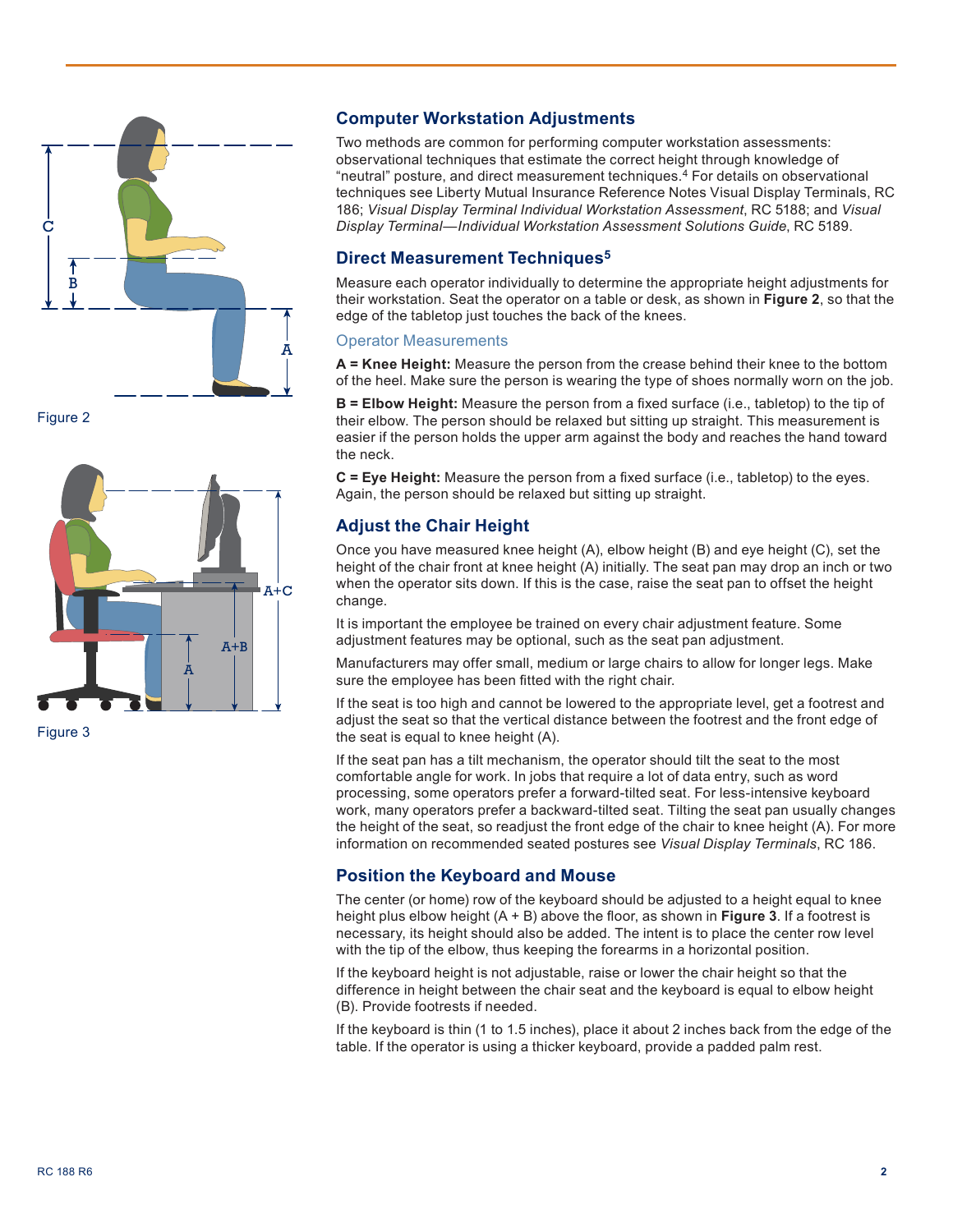

Figure 4: Monitor/Display and Document Holder placement



Figure 5

The mouse or input device should be at the same level as the keyboard. If using a keyboard tray, the tray should be wide enough to accommodate the mouse.

### **Position the Monitor**

There are a variety of visual displays used in offices, including cathode ray tube (CRT) monitors and flat panel liquid crystal displays (LCD) monitors. Configuration can be single- or dual-monitor setup.

Raise or lower the display so that the top of the screen is level with or slightly below the eyes, about equal to knee height plus eye height  $(A + C)$ . If the operator wears bifocals or trifocals, a lower position may be more comfortable.

Position the display at least 20 inches away from the operator's eyes or at arm's length.

For tasks in which the operator must read documents in addition to looking at the screen, place the document holder immediately adjacent to the visual display (see **Figure 4**).

Darken the screen while the operator checks for light reflectance or glare. Tilt the screen to eliminate as much glare or reflectance as possible. If the screen is right or left of center, moving it to the other side may help reduce glare.

#### Dual Monitor Guidelines

Both monitors should be matched in size and quality (luminance and contrast).If not matched in size, the center viewing angle for documents on both screens should be the same (see **Figure 5**).

If possible, flat panel displays should not be paired with CRT monitors.

Both monitors should be placed at the same height and viewing distance. Viewing distance to each monitor should be at least 20 inches away from the operator's eyes or arm's length.

Place both monitors as close to each other as possible.

Provide adjustable monitor stands that are secure and allow for adjusting vertical height, screen tilt and screen angle.

Set up one monitor as the primary and the other as the auxiliary screen. Place the computer screen that is used more frequently closer to the center viewing angle and the auxiliary monitor to the side, left or right, and slightly angled toward employee.

#### **Laptop Computers**

Laptop computers are no longer just for people who spend a large portion of their time away from a traditional office. Workers who rarely leave their office are using them too. Unfortunately, this has led to user complaints of back, neck, and wrist pain because the laptop is designed for portability, not ergonomics. With the keyboard and screen attached as one unit the user must decide between a comfortable head and neck position or a comfortable wrist and arm position.

When discussing laptop use, there are two situations to consider:

- 1. The operator in an office environment with docking station, external monitor, keyboard and mouse
- 2. A mobile worker who uses the laptop in airports, hotels, or office without any external device

Operators in an office environment with external devices should follow the same height adjustment guidelines mentioned above. Mobile worker solutions are more challenging.

#### Positioning the Laptop

Positioning a laptop can be a challenge. Placing the laptop low (in your lap or on a desk) for a comfortable arm position means that you have to tilt your neck forward to view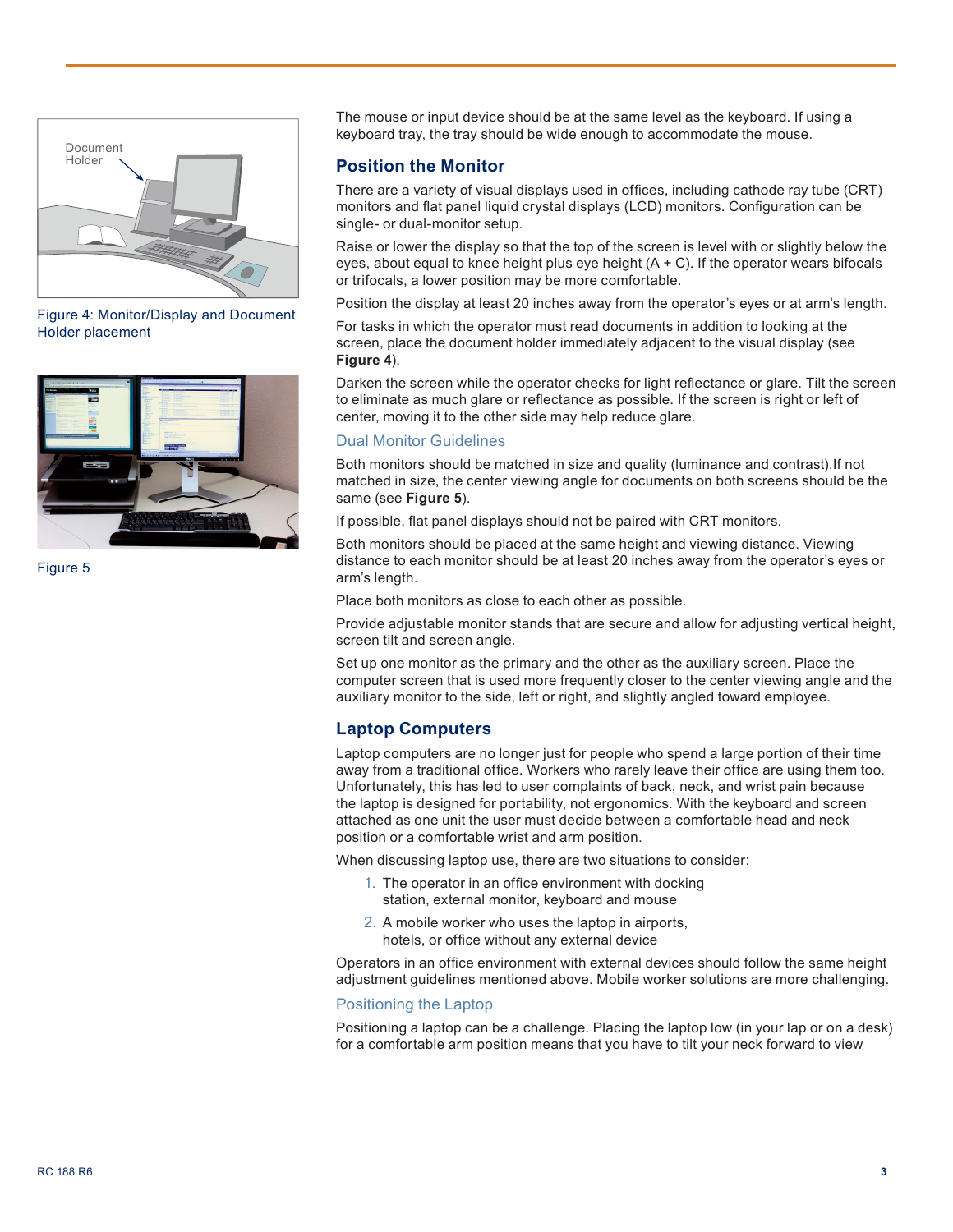

Figure 6

the screen; raising the screen to an acceptable level means that your hands are now reaching too high.

Some operators prefer placing the laptop on the work surface directly in front of them, with the back elevated slightly to raise the display height. This can be accomplished inexpensively by using a specially-designed laptop stand or 3-ring binder, with the binder at the back of the laptop. This technique will angle the keyboard, which may or may not be desirable. Tilting the screen too far may increase glare from overhead lights. Screen distance should follow the same guidelines as above.

Other operators prefer raising the entire laptop, so the screen is at eye level, by using a monitor stand or other means, and using an external keyboard and mouse. Inexpensive and portable monitor stands and external keyboards are readily available from mobile worker ergonomic accessory vendors and websites (see **Figure 6**).

#### Other Considerations

Instruct the operator to:

Use a light touch when keying or using the mouse.

Use the index and middle fingers instead of the thumb to move the cursor via the touch screen. Move the hand toward the touch screen to eliminate stretching the fingers and alternate between hands.

Take short breaks every 20−30 minutes.

Use a bag with wheels when transporting the laptop. If the operator must carry the laptop, provide a bag with a wide shoulder strap and alternate between shoulders.

Minimize the weight by carrying only what is needed. Reduce the number of peripherals such as disc drives, CD-ROM drives, etc.

#### **Obtain Employee Feedback**

After employees have had an opportunity to work at their adjusted workstations for a time, go back and check whether they find the arrangement comfortable. Readjust if necessary, but try to avoid making substantial height changes. The operator must be satisfied with the arrangement over a long period of time under actual working conditions.

#### **Mobile Devices; Smart Phones and Tablet Computers**

Share the following tips with your employees to help avoid discomfort while using their mobile devices.6

Reduce keystrokes. More keystrokes equals more strain on hands and thumbs, so keep messages brief.

When possible, take advantage of word prediction or auto complete tools offered on the device.

When selecting a device, pick one that has a full keyboard. Some models require users to tap the keys two or three times to select the letter they need. This increases repetition.

Use shortcuts. Shortcuts reduce the need to scroll and help you get things done quickly. Refer to the user manual to find shortcuts.

Use a neutral grip when holding the device. A neutral grip is when the wrist is straight, not bent in either direction.

Maintain an upright posture while texting.

Avoid bending your head down and rounding your shoulders.